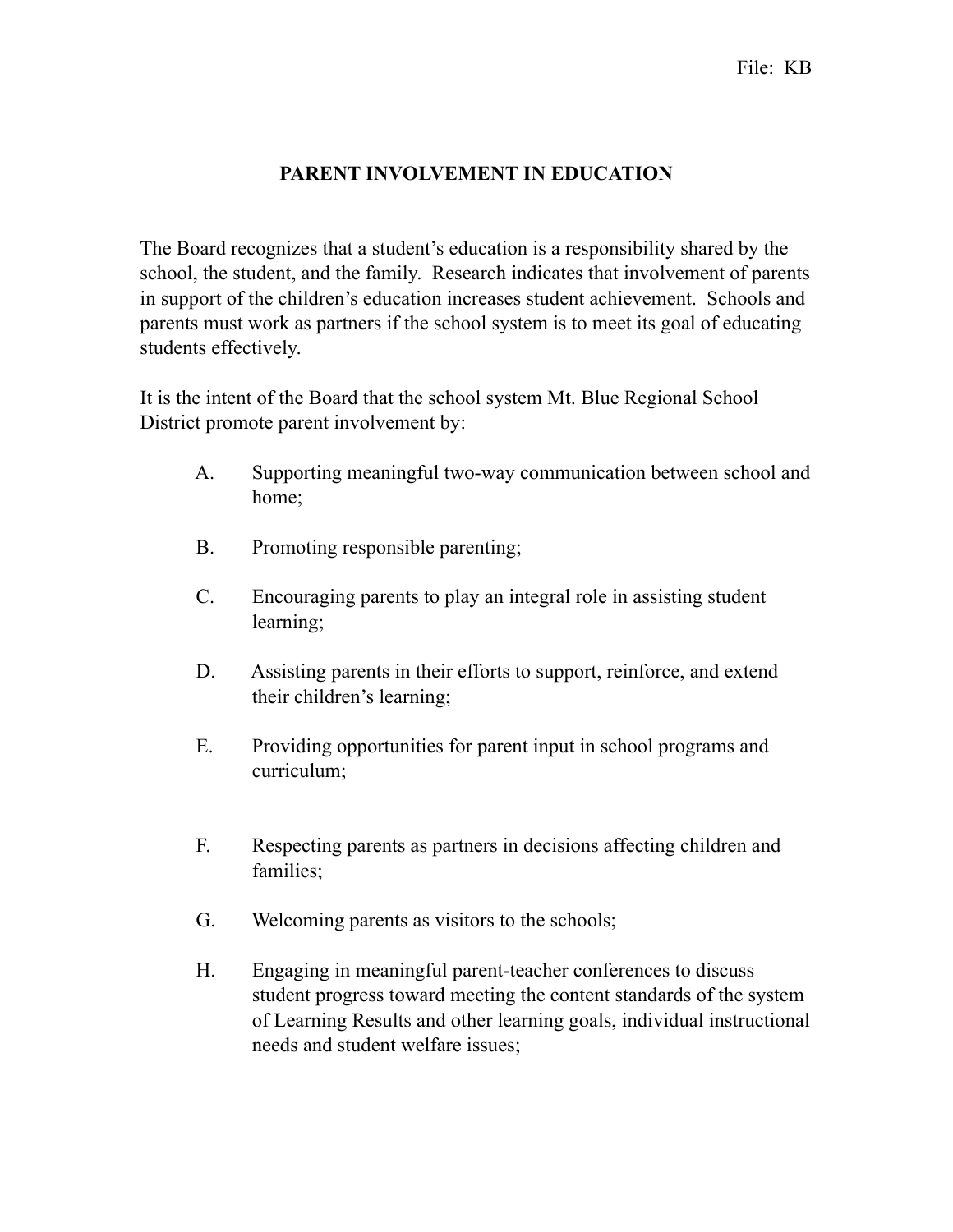- I. Communicating with parents about school system policies and regulations;
- J. Encouraging parents to volunteer in the schools and school-related activities;
- K. Encouraging parent involvement through PTO groups and Board and school advisory committees;
- L. Supporting appropriate professional development opportunities that enable staff members to increase the effectiveness of parent involvement strategies;
- M. Encouraging school administrators to set expectations and create a climate conducive to parent participation;
- N. Developing methods to accommodate and support parent involvement for parents with special needs, such as limited English proficiency; and
- O. Assess the effectiveness of parent involvement efforts.

The Board expects parents to:

- A. Make every effort to provide for the physical well being of their children;
- B. Establish a home environment that supports learning and appropriate behavior;
- C. Strive to prepare the student emotionally and socially so that the student is receptive to learning, discipline, and behavioral expectations;
- D. Have students attend school regularly and on time;
- E. Help students to develop good study habits;
- F. Monitor their student's learning progress;